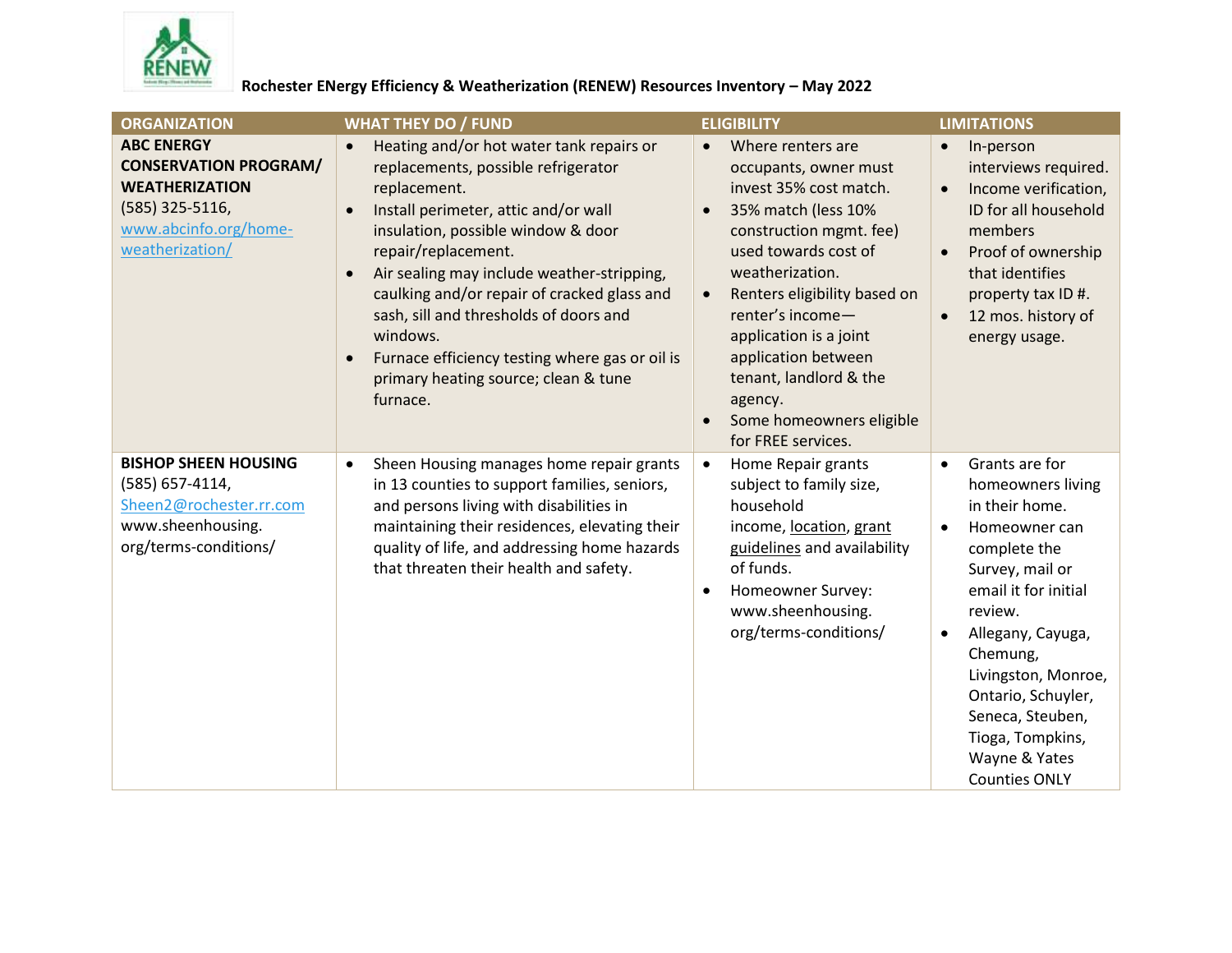| <b>CITY OF ROCHESTER</b><br><b>EMERGENCY ASSISTANCE</b><br><b>PROGRAM (EAP)</b><br>Applications available at all<br><b>City of Rochester</b><br><b>Neighborhood Service</b><br><b>Centers</b><br>www.cityofrochester.gov/Ho<br>meRepairGrants/ | City of Rochester single-family owner<br>$\bullet$<br>occupants for repair or replacement of<br>furnace, hot water heater, or water lines.<br>Income verification for all occupants age<br>$\bullet$<br>$18+$ .                                                                                                                                                                                                                                                                                                                                                                                                                                                                                                                                                                                                                                                                                               | Property taxes must be up<br>$\bullet$<br>to date or owner must be<br>current with payments<br>under a City tax<br>agreement.                                                                                                                               |                                                                               |
|------------------------------------------------------------------------------------------------------------------------------------------------------------------------------------------------------------------------------------------------|---------------------------------------------------------------------------------------------------------------------------------------------------------------------------------------------------------------------------------------------------------------------------------------------------------------------------------------------------------------------------------------------------------------------------------------------------------------------------------------------------------------------------------------------------------------------------------------------------------------------------------------------------------------------------------------------------------------------------------------------------------------------------------------------------------------------------------------------------------------------------------------------------------------|-------------------------------------------------------------------------------------------------------------------------------------------------------------------------------------------------------------------------------------------------------------|-------------------------------------------------------------------------------|
| <b>CITY OF ROCHESTER LEAD</b><br><b>HAZARD CONTROL GRANT</b><br>Applications available at all<br><b>City of Rochester</b><br><b>Neighborhood Service</b><br><b>Centers</b><br>www.cityofrochester.gov/Ho<br>meRepairGrants/                    | Landlords & owner-occupants are eligible.<br>$\bullet$<br>City of Rochester will address lead hazards<br>$\bullet$<br>in housing units for low-income families<br>with children & make healthy homes<br>assessments.<br>\$14,000/unit (no repayment) for lead work<br>$\bullet$<br>plus \$1,400 for Health & Safety<br>Interventions.<br>Window replacement, entry door and porch<br>$\bullet$<br>repair or replacement, paint stabilization,<br>bare soil treatment and general<br>rehabilitation.<br>Assistance will vary with needs of property.<br>$\bullet$<br>Landlord owned properties do not require a<br>$\bullet$<br>child to live in the home and landlords pay<br>10% of total project costs.<br>Lead grants for owner-occupants require a<br>$\bullet$<br>child under 6 years old to live or visit home.<br>Grants up to \$20,000.00, after that, owner is<br>responsible for remaining balance. | Income based.<br>$\bullet$<br>Families w/children under<br>$\bullet$<br>six or who have children<br>w/elevated blood lead<br>levels are eligible if income<br>does not exceed eligibility<br>levels.<br>Offers assistance finding<br>certified contractors. | Owner must occupy<br>home for at least 5<br>yrs. after<br>completion of work. |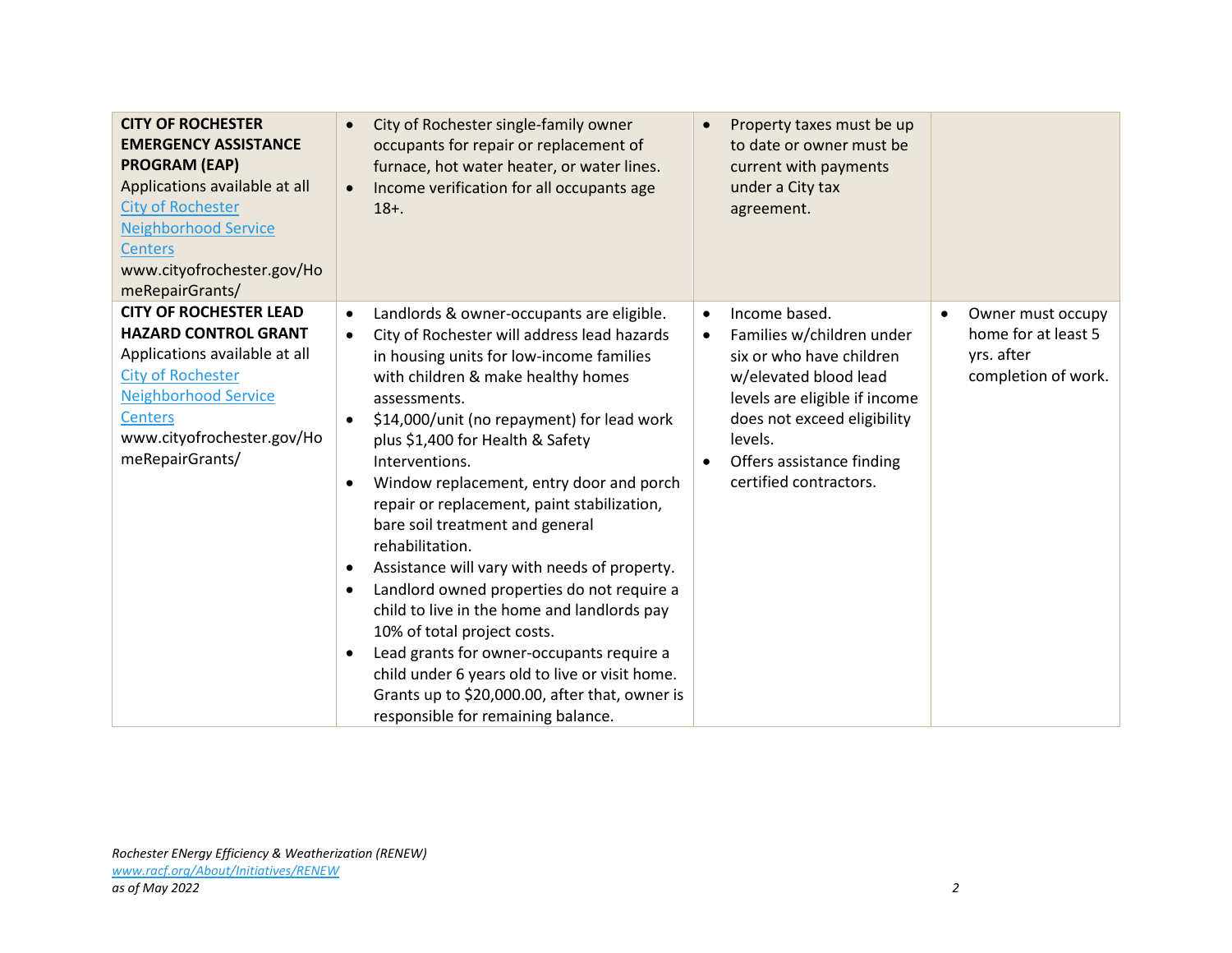| <b>GREECE RESIDENTIAL</b><br><b>IMPROVEMENT PROGRAM</b><br>(GRIP), Town of Greece, 1<br>Vince Tofany Blvd. Greece,<br>NY 14612,<br>(585) 723-2384<br>https://greeceny.gov/files/G<br>RIP_Application_Package_20<br>20.pdf                                                | Provides grants to income-eligible single-<br>family owner occupants in Greece, NY for<br>home repairs and improvements<br>Homeowners may be eligible for up to 100%<br>of project cost, not exceeding max. grant<br>amount of \$6,000.<br>Current on mortgage, taxes, & homeowner's<br>insurance. Gross income for all persons in<br>the household, related & non-related for the<br>current year, must meet income guidelines.           |                                                                                                                                                        | Homeowner has<br>owned and resided<br>in the home for one<br>complete year and<br>currently reside in<br>the home.<br><b>TOWN OF GREECE</b><br><b>ONLY</b>                                      |
|--------------------------------------------------------------------------------------------------------------------------------------------------------------------------------------------------------------------------------------------------------------------------|--------------------------------------------------------------------------------------------------------------------------------------------------------------------------------------------------------------------------------------------------------------------------------------------------------------------------------------------------------------------------------------------------------------------------------------------|--------------------------------------------------------------------------------------------------------------------------------------------------------|-------------------------------------------------------------------------------------------------------------------------------------------------------------------------------------------------|
| <b>HOMEWORKS: a STAR home</b><br>repair service, Catholic<br>Family Center of Rochester,<br>Joe Grant, Program<br>Administrator,<br>(585) 233-4093,<br>www.cfcrochester.org/our-<br>services/enabling-<br>independence/older-and-<br>vulnerable-adult-<br>services/#star | Home repairs assistance.<br>$\bullet$<br>Provides professional, trustworthy, friendly<br>$\bullet$<br>service providers who have agreed to work<br>at a discounted rate.<br>Enrolled clients pay for services at rates<br>$\bullet$<br>between \$25-\$40/hour<br>EMERGENCY SERVICES \$40/hr.<br>$\bullet$<br>Emphasis on small jobs (usually under<br>$\bullet$<br>\$500). Referrals for larger projects.                                  | Monroe County residents<br>$\bullet$<br>who are at least 60 years<br>old and/or individuals with<br>a physical or mental<br>disability (no age limit). | <b>ANNUAL</b><br>$\bullet$<br><b>MEMBERHIP FEE</b><br>based upon<br>household income.<br>From \$0 (household<br>income under<br>\$19,308.) to \$250<br>(households income<br>over \$75,000/yr). |
| <b>HOUSING STABILITY</b><br><b>PROGRAM</b><br>Call 2-1-1<br>www.thehousingcouncil.org/<br>hscp                                                                                                                                                                           | Monroe County homeowners should call 2-<br>$\bullet$<br>1-1 and state that they are in need of<br>foreclosure prevention assistance.<br>A referral will be made to the Housing<br>$\bullet$<br>Council.<br>The Housing Council administers a grant<br>program funded by ESL Charitable<br>Foundation and United Way to help<br>homeowners (and tenants) achieve housing<br>stability through a variety of possible<br>assistance measures. | MUST enroll with the<br>$\bullet$<br><b>Housing Council program</b><br>and meet eligibility<br>requirements.                                           |                                                                                                                                                                                                 |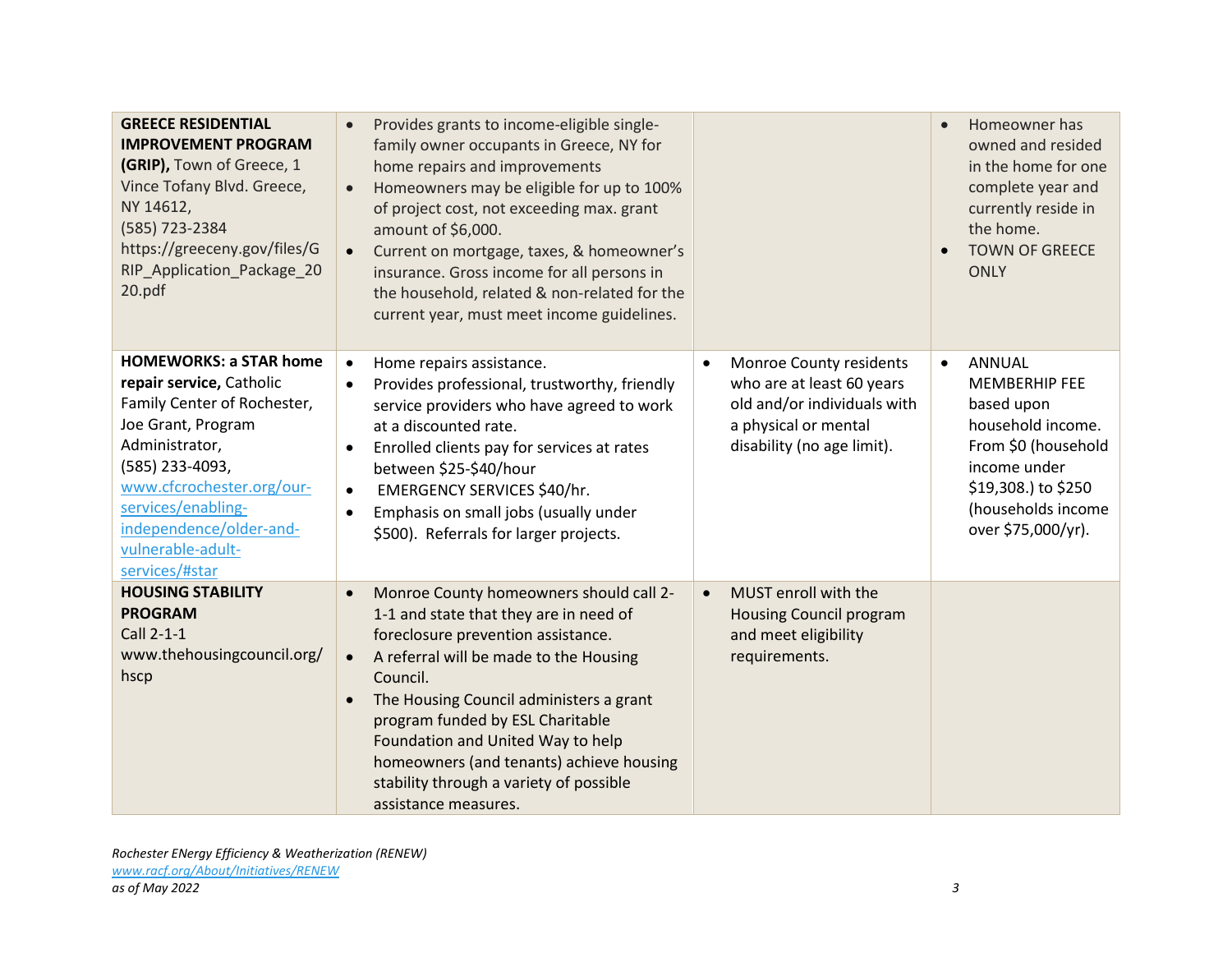| <b>IBERO AMERICAN</b><br><b>DEVELOPMENT</b><br><b>CORPORATION,</b><br>(585) 467-6410<br>www.ibero.org/iadc/                                                                                                                 | Increases affordable housing opportunities<br>in Latino community.<br>Rehab (& sell) vacant properties through<br>$\bullet$<br>HOME Rochester program.<br>Constructs new bldgs. for use by IBERO.<br>$\bullet$<br>Comprehensive home ownership services--<br>$\bullet$<br>homebuyer classes taught in Spanish.<br>Qualified community housing development<br>$\bullet$<br>organization (CHDO).<br>Se habla Espanol.<br>$\bullet$                                                                                                                    |                                                                                                                                                              |                                                                                                                                                                                            |
|-----------------------------------------------------------------------------------------------------------------------------------------------------------------------------------------------------------------------------|-----------------------------------------------------------------------------------------------------------------------------------------------------------------------------------------------------------------------------------------------------------------------------------------------------------------------------------------------------------------------------------------------------------------------------------------------------------------------------------------------------------------------------------------------------|--------------------------------------------------------------------------------------------------------------------------------------------------------------|--------------------------------------------------------------------------------------------------------------------------------------------------------------------------------------------|
| <b>IRONDEQUOIT HOME</b><br><b>IMPROVEMENT PROGRAM</b><br>(IHIP),<br>Town of Irondequoit, 1280<br>Titus Ave, Rochester, NY<br>14617 (585) 336-6021<br>www.irondequoit.org/ironde<br>quoit-home-improvement-<br>program-ihip/ | Income eligible homeowners in the Town of<br>$\bullet$<br>Irondequoit may qualify for subsidy that<br>pays up to \$4,900 in home repair &<br>improvement costs.<br>Owner-occupied single family and two-<br>family homes eligible.<br>Five year waiting period between grants.<br>$\bullet$<br>Homeowners may not receive more than 2<br>grants.<br><b>Funded by Federal Community</b><br>$\bullet$<br>Development Block Grant Program                                                                                                              |                                                                                                                                                              | In-person<br>interviews required.<br>No open code<br>violations on<br>property.<br>Taxes up to date.<br>Must remain<br>owner-occupied for<br>5 years.<br><b>IRONDEQUOIT</b><br><b>ONLY</b> |
| <b>MARKETVIEW HEIGHTS</b><br><b>ASSOCIATION,</b><br>308 North Street, Rochester,<br>NY 14608,<br>info@marketviewheights.org<br>www.marketviewheights.org<br>/programs.html#3, (585) 423-<br>1540                            | Property rehab & dvlp services incl. repair<br>$\bullet$<br>grants to homeowners & vacant property<br>rehab for resale to first time homebuyers.<br>Primary objective: eliminate conditions that<br>$\bullet$<br>are or might become hazardous to the<br>health or safety of homeowners and their<br>families.<br>HUD approved counseling agency providing<br>$\bullet$<br>Home Buyer Counseling and Education for<br>first time home buyers, Home ownership<br>Counseling and Education, and Foreclosure<br>Intervention Services in NE Rochester. | Eligibility determined on<br>$\bullet$<br>household size and<br>income.<br>Current on mortgage<br>$\bullet$<br>payments, taxes and<br>homeowner's insurance. | Financial assistance<br>$\bullet$<br>is in the form of<br>deferred payment<br>loans that do not<br>have to be repaid as<br>long as in<br>compliance with all<br>program guidelines.        |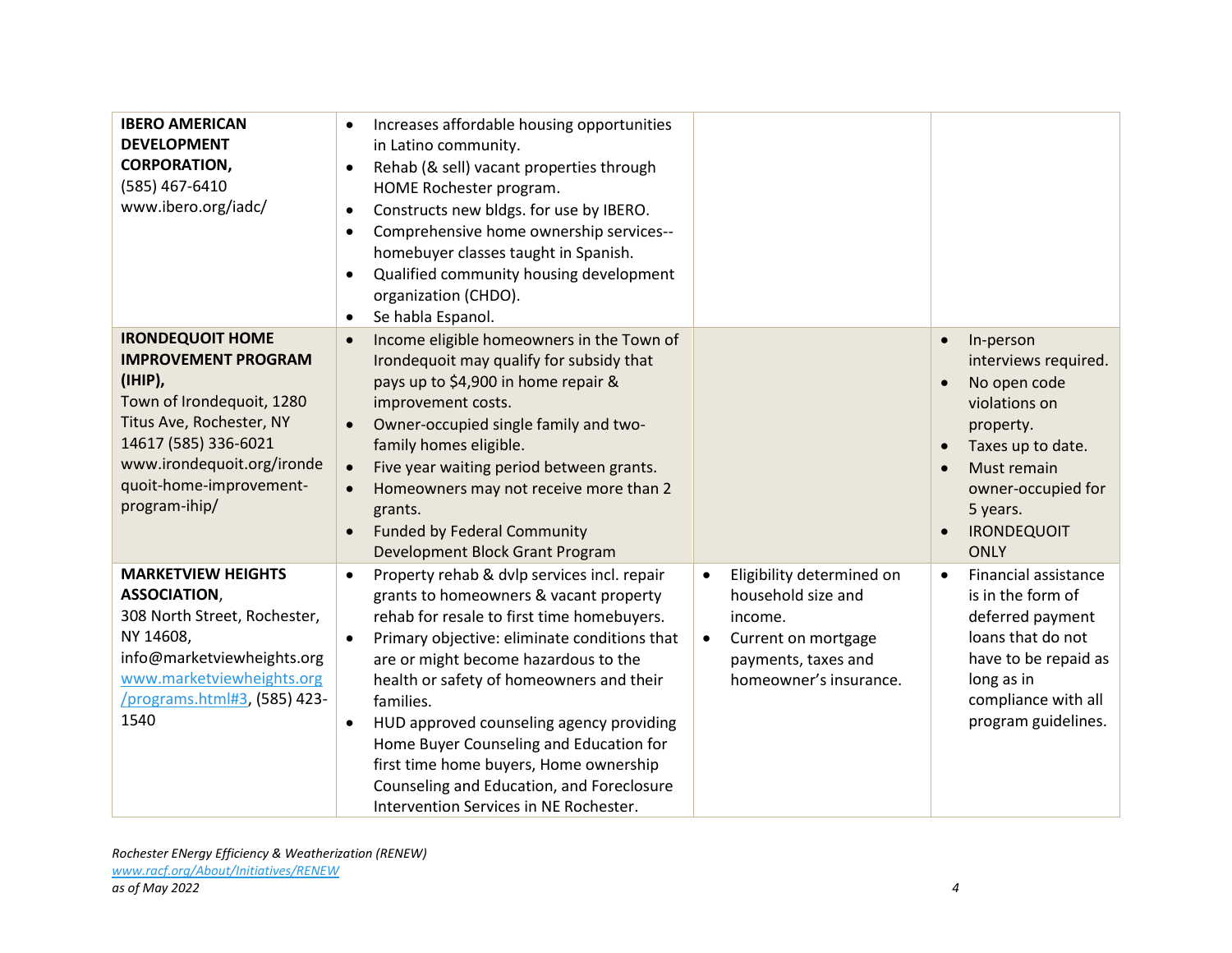| <b>MONROE COUNTY HOME</b><br><b>IMPROVEMENT PROGRAM</b><br>(HIP), Community<br>Development Office, 1500<br>CityPlace, 50 W. Main St.,<br>Rochester, NY 14614, (585)<br>753-2000,<br>www.monroecounty.gov/pla<br>nning-community | Provides grants & low interest loans to<br>$\bullet$<br>income-eligible homeowners for home<br>repairs & improvements in towns and<br>villages EXCEPT City of Rochester, Greece<br>and Irondequoit.<br>Eligible repairs include structural (roof,<br>$\bullet$<br>foundation, windows, exterior paint or<br>siding), major systems (plumbing, heating or<br>electrical) and accessibility (ramps, lifts,<br>bathrooms).<br>Applicant may qualify for grant up to<br>$\bullet$<br>\$20,000.00.                                                                                                                                   |                                                                                                                                                                                                                                                                                | <b>EXCLUDES City of</b><br>Rochester, Greece<br>& Irondequoit.<br>Routine<br>maintenance,<br>remodeling,<br>cosmetic<br>improvements not<br>eligible repairs.<br>First-come, first-<br>served                                       |
|---------------------------------------------------------------------------------------------------------------------------------------------------------------------------------------------------------------------------------|---------------------------------------------------------------------------------------------------------------------------------------------------------------------------------------------------------------------------------------------------------------------------------------------------------------------------------------------------------------------------------------------------------------------------------------------------------------------------------------------------------------------------------------------------------------------------------------------------------------------------------|--------------------------------------------------------------------------------------------------------------------------------------------------------------------------------------------------------------------------------------------------------------------------------|-------------------------------------------------------------------------------------------------------------------------------------------------------------------------------------------------------------------------------------|
| <b>NEIGHBORWORKS</b><br><b>COMMUNITY PARTNERS</b><br>ROCHESTER, 570 South Ave.,<br>Rochester, NY 14620, (585)<br>325-4170,<br>www.nwcprochester.org/                                                                            | Provides affordable loans and loan/grant<br>$\bullet$<br>products to help "unbankable" homeowners<br>with home repairs, including lead paint<br>remediation and energy loans.<br>Conducts Energy Assessments for EmPower,<br>$\bullet$<br>Assisted Home Performance with Energy<br>Star and Home Performance with Energy<br>Star through NYSERDA.<br><b>Community Development Financial</b><br>$\bullet$<br>Institution (CDFI)<br>Provides Lead Clearance Testing and Lead<br>$\bullet$<br>Risk Assessments. Visit website for pricing.<br>Lead Clearances for Certificate of<br>$\bullet$<br>Occupancies in rental properties. | Loans available to<br>$\bullet$<br>homeowners in Monroe<br>County.<br>EmPower available to<br>$\bullet$<br>income qualified (60%<br>AMI) homeowners &<br>renters.<br><b>Assisted Home</b><br>$\bullet$<br>Performance available to<br>income qualified (80%<br>AMI) homeowners | Residential<br>$\bullet$<br>rehabilitations, not<br>remodeling /<br>cosmetic<br>improvements<br>Must demonstrate<br>$\bullet$<br>an ability to pay off<br>the loan.<br>Grant/loan<br>$\bullet$<br>combinations may<br>be available. |
| <b>NW COMMUNITY SVCES</b><br><b>DVLP. CORP.</b><br>289 Driving Park Avenue<br>Rochester, NY 14613<br>http://ncscdc.org/home-<br>owners/                                                                                         | HOME REPAIR PROGRAM in NW Rochester.<br>$\bullet$<br>NCS blends funds from Federal, State and<br>$\bullet$<br>Private Funding Sources to offer<br>comprehensive housing<br>rehabilitation assistance for Owner-<br>Occupants who live in Single Family<br>Housing.                                                                                                                                                                                                                                                                                                                                                              |                                                                                                                                                                                                                                                                                | <b>Grant subsidies</b><br>cover only Health,<br>Safety, &<br>Environmental<br>hazards.<br>No cosmetic<br>renovations.                                                                                                               |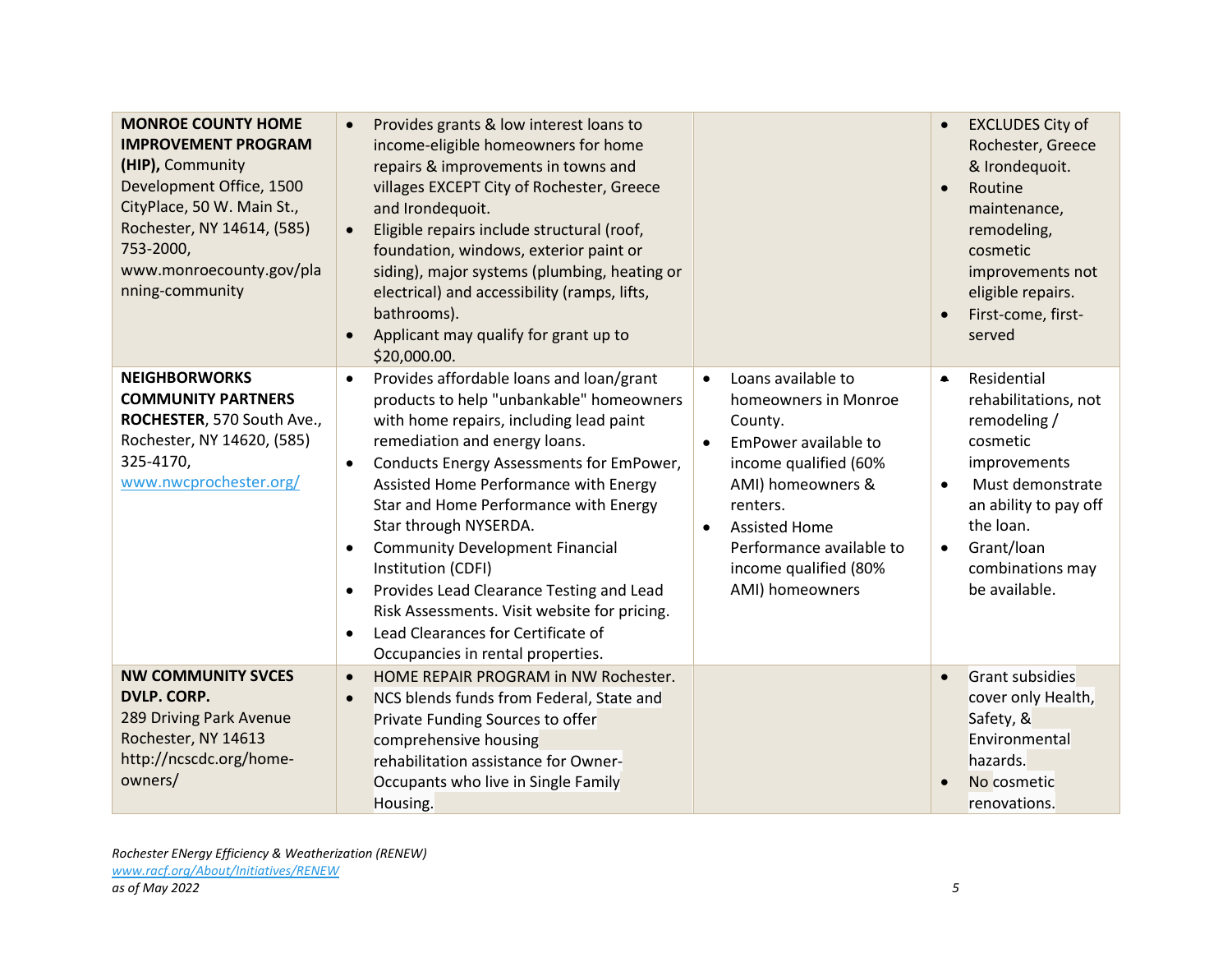|                                                                                                                                             | NCS Home Pathways Program available to<br>income qualified First Time Homebuyers.<br>Grant Subsidies help with closing costs,<br>down payment, and property rehab.                                                                                                                                                                                                                                                                                                                                                                                                                  |                                                                                                                                                                                                                                                                                                                   | All grants have an<br>occupancy<br>agreement between<br>$3 - 10$<br>years during which<br>the homeowner<br>must live in their<br>home.                                                                                                                                           |
|---------------------------------------------------------------------------------------------------------------------------------------------|-------------------------------------------------------------------------------------------------------------------------------------------------------------------------------------------------------------------------------------------------------------------------------------------------------------------------------------------------------------------------------------------------------------------------------------------------------------------------------------------------------------------------------------------------------------------------------------|-------------------------------------------------------------------------------------------------------------------------------------------------------------------------------------------------------------------------------------------------------------------------------------------------------------------|----------------------------------------------------------------------------------------------------------------------------------------------------------------------------------------------------------------------------------------------------------------------------------|
| PATHSTONE CORPORATION,<br>400 East Avenue Rochester,<br>NY 14607, (585) 546-3700<br>x3026,<br>www.pathstoneenergyinfo.or<br>g/              | Housing Rehab and Energy Services Dept. at<br>PathStone provides weatherization and<br>energy conservation services to reduce<br>energy usage & obtain optimum efficiency.<br>Provides outreach, education, & customer<br>advocacy for Home Performance w/ Energy<br>Star, EmPower New York, Asst. Home<br>Performance, & Weatherization Assist.<br>Program.<br>Revolving Loan Fund<br>$\bullet$<br>Provides grant for LMI households for heat<br>$\bullet$<br>pumps and heat pump water heaters.<br>Provides grants to income-eligible<br>$\bullet$<br>homeowners for home repairs | Grants for owner occupied<br>$\bullet$<br>properties only<br>Focus is on repairing code<br>$\bullet$<br>violations and<br>health/safety hazards<br>Programs available in<br>$\bullet$<br>Monroe, Orleans, Genesee,<br>Wayne, & Ontario<br>counties. *SOME programs<br>are available in Wyoming<br>Co              | Most programs<br>$\bullet$<br>have a wait list of<br>roughly 2-3 years.<br>There are 2022<br>$\bullet$<br>RESTORE grants, but<br>only for seniors<br>(over age 60) with<br>emergency repairs.                                                                                    |
| <b>PATHSTONE</b><br><b>WEATHERIZATION, 15 Prince</b><br>St. Rochester, NY 14607<br>(585) 442-2030 x752,<br>www.pathstoneenergyinfo.or<br>g/ | Reduce fuel expenditures for Monroe<br>County outside City of Rochester low-<br>income households-renters & owner<br>occupants.<br>Furnace efficiency testing where gas or oil is<br>primary heating source; clean & tune<br>furnace when efficiency is below 75%; in<br>some cases a high efficiency furnace may be<br>installed.<br>Heating and/or hot water tank repairs or<br>replacements, possible refrigerator<br>replacement.                                                                                                                                               | Where renters are<br>$\bullet$<br>occupants, owner must<br>invest 35% cost match.<br>35% match (less 10%<br>$\bullet$<br>construction mgmt. fee)<br>used towards cost of<br>weatherization.<br>Eligibility for renters based<br>$\bullet$<br>on renter's income-<br>application is a joint<br>application between | In-person<br>$\bullet$<br>interviews required.<br>Income verification,<br>$\bullet$<br>ID for all household<br>members<br>Proof of ownership<br>$\bullet$<br>that identifies<br>property tax ID#<br>12 mos. history of<br>energy usage from<br>gas and electric/oil<br>supplier. |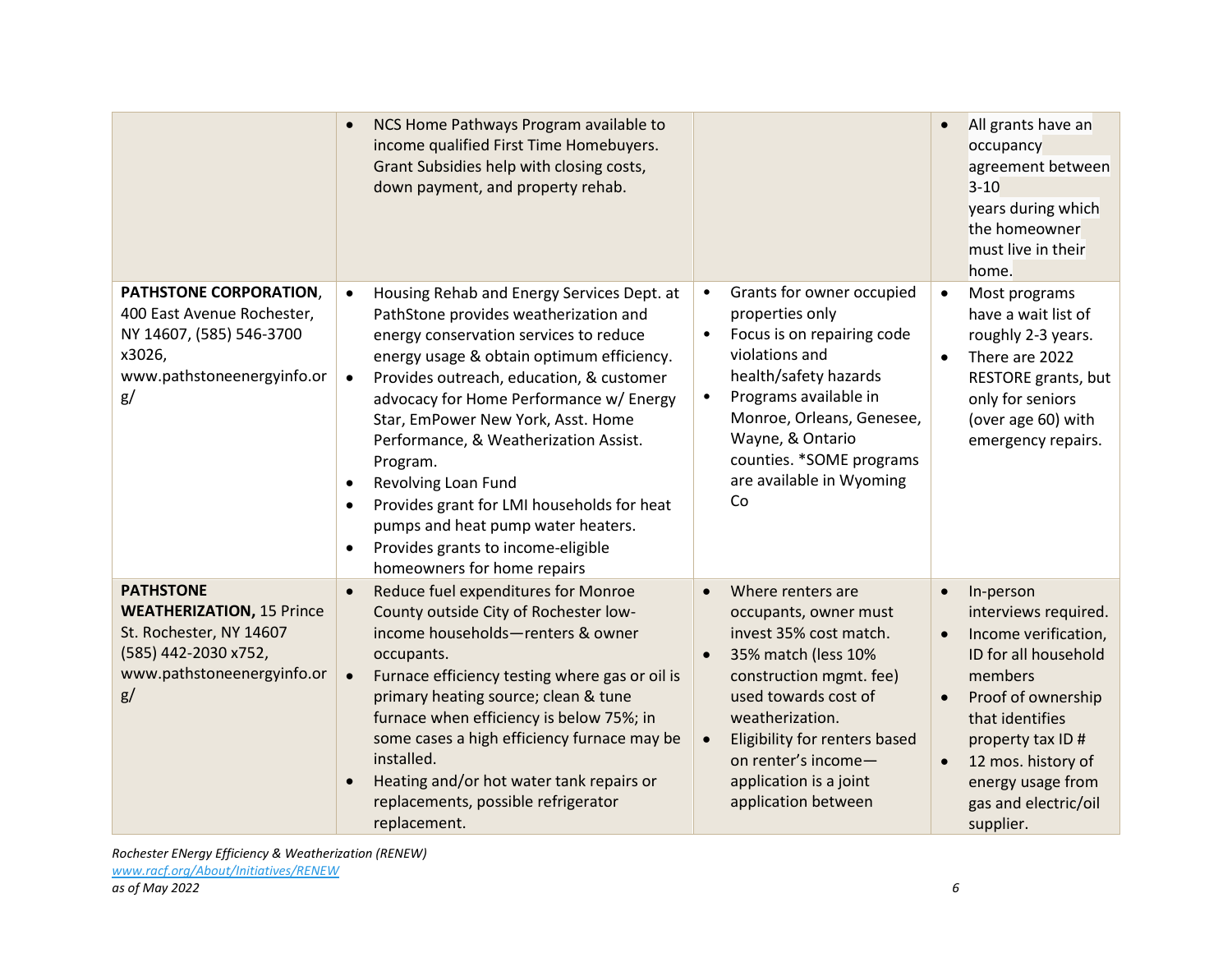|                                                                                                                                                                                                                    | Install perimeter, attic and/or wall<br>insulation, possible window & door<br>repair/replacement.<br>Air sealing may include weather-stripping,<br>caulking and/or repair of cracked glass and<br>sash, sill and thresholds of doors and<br>windows.                                                                                                                                                                                            | tenant, landlord & the<br>agency.<br>Some homeowners eligible<br>$\bullet$<br>for FREE services.                                                                                           |                                                                                                                                                                                |
|--------------------------------------------------------------------------------------------------------------------------------------------------------------------------------------------------------------------|-------------------------------------------------------------------------------------------------------------------------------------------------------------------------------------------------------------------------------------------------------------------------------------------------------------------------------------------------------------------------------------------------------------------------------------------------|--------------------------------------------------------------------------------------------------------------------------------------------------------------------------------------------|--------------------------------------------------------------------------------------------------------------------------------------------------------------------------------|
| <b>REGIONAL CENTER FOR</b><br><b>INDEPENDENT LIVING, (585)</b><br>442-6470,<br>www.rcil.org/page/services/a<br>ccessibility                                                                                        | HOME OWNERSHIP & ACCESSIBILITY<br>$\bullet$<br>SERVICES for homeowners or renters with a<br>permanent physical disability that limits<br>access into, out of or around home<br>Pre-purchase financial readiness & home<br>$\bullet$<br>buying oversight/coordinate closing<br>procedures.<br>Assist with locating and applying for funding<br>$\bullet$<br>to modify existing owned home or adapt<br>rented home to meet physical access needs. | Must speak with<br>$\bullet$<br>accessibility specialist to<br>determine eligibility.                                                                                                      | Multiple funding<br>$\bullet$<br>streams & services<br>for individual and<br>unique situations.<br>Limitations &<br>$\bullet$<br>specific<br>requirements<br>assessed by RCIL. |
| <b>ROCHESTER ENERGY</b><br><b>EFFICIENCY &amp;</b><br><b>WEATHERIZATION (RENEW)</b><br>www.racf.org/RENEW<br>FB: @RENEWClimateFund<br>Twitter: @FundRENEW<br>IG: @renewclimate                                     | RENEW makes grants to community<br>$\bullet$<br>partners working with income-qualified<br>homeowners to help make energy-efficiency<br>improvements including insulation, heat<br>pump furnaces, heat pump hot water<br>heaters, or health & safety repairs including<br>sewer lines, electrical panels, & roofs.                                                                                                                               |                                                                                                                                                                                            |                                                                                                                                                                                |
| <b>USDA HOME REPAIR LOANS</b><br><b>AND GRANTS</b><br>Rural Dvlp Agricultural Svce<br>Ctr, 3037 Co. Rd 10,<br>Canandaigua, NY 14424 (585)<br>394-0525, x4,<br>www.rd.usda.gov/programs-<br>services/single-family- | Also known as the Section 504 Home Repair<br>$\bullet$<br>program, this provides loans to very-low-<br>income homeowners to repair, improve or<br>modernize their homes or grants to elderly<br>very-low-income homeowners to remove<br>health and safety hazards<br>Loans may be used to repair, improve or<br>$\bullet$<br>modernize homes or remove health and<br>safety hazards, i.e. install ramps, replace                                | For loans, applicant must<br>$\bullet$<br>be 18 or older and a US<br>citizen<br>For grants, be age 62 or<br>$\bullet$<br>older, a US citizen, and not<br>be able to repay a repair<br>loan | <b>APPLICANTS MUST</b><br>$\bullet$<br><b>RESIDE IN</b><br>CLARKSON,<br>HAMLIN, MENDON,<br>ODGEN, PARMA,<br>RIGA, RUSH,<br>SWEDEN, &<br><b>WHEATLAND ONLY</b>                  |

*Rochester ENergy Efficiency & Weatherization (RENEW) [www.racf.org/About/Initiatives/RENEW](http://www.racf.org/About/Initiatives/RENEW)*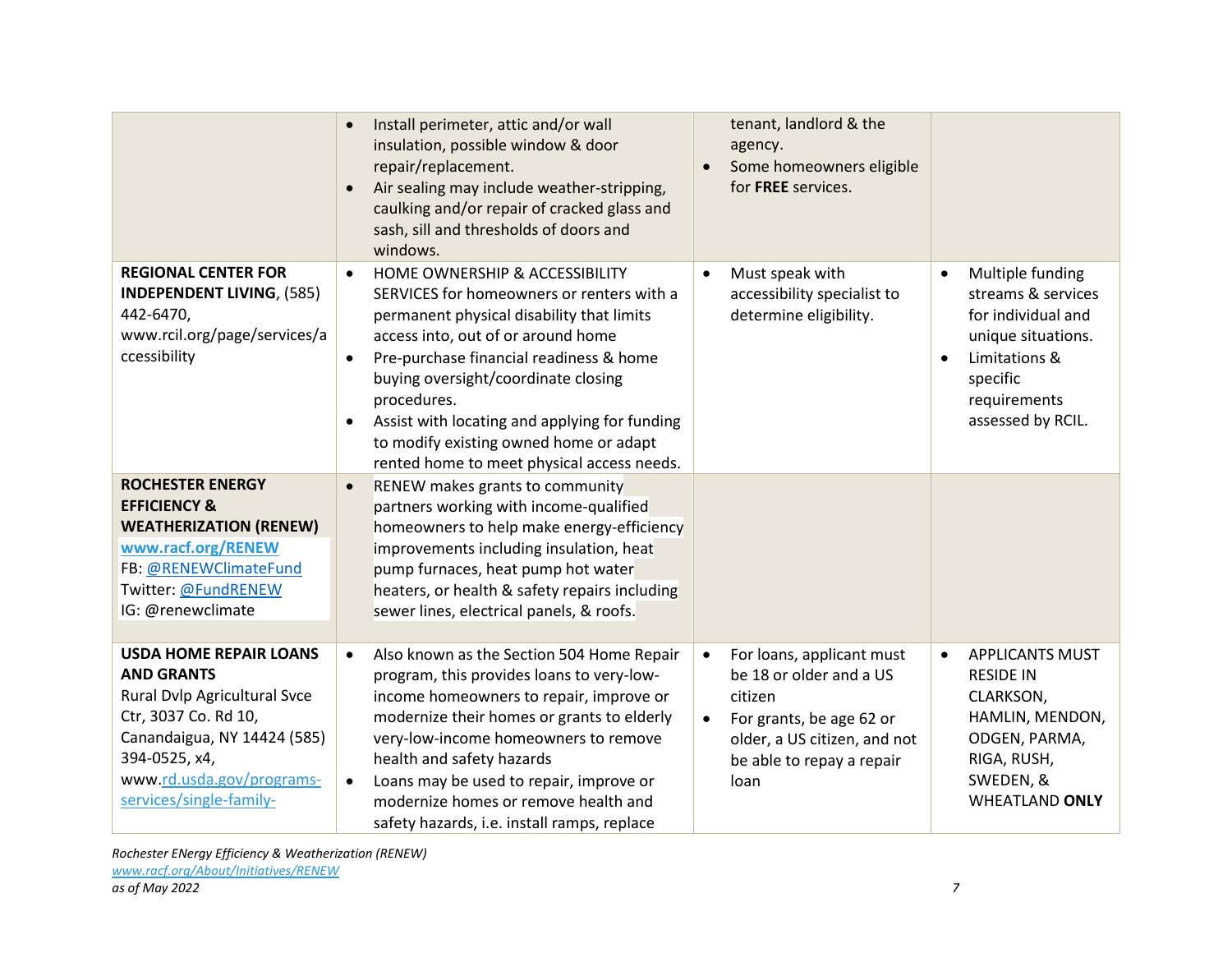| housing-repair-loans-<br>grants/ny                                                                                       | roof, septic system improvements, furnace<br>replacement, insulation, bathroom<br>handrails, etc.<br>Grants must be used to remove health and<br>safety hazards and/or make the home more<br>accessible for disabled family members.                                                                                                                                                                                                                                                                                                                                                                                          | Must be homeowner,<br>$\bullet$<br>occupy the house & own<br>the land.<br>Unable to obtain<br>$\bullet$<br>affordable credit<br>elsewhere<br>Loans can be repaid over<br>20 years. |
|--------------------------------------------------------------------------------------------------------------------------|-------------------------------------------------------------------------------------------------------------------------------------------------------------------------------------------------------------------------------------------------------------------------------------------------------------------------------------------------------------------------------------------------------------------------------------------------------------------------------------------------------------------------------------------------------------------------------------------------------------------------------|------------------------------------------------------------------------------------------------------------------------------------------------------------------------------------|
| <b>INFO &amp; SERVICES</b>                                                                                               |                                                                                                                                                                                                                                                                                                                                                                                                                                                                                                                                                                                                                               |                                                                                                                                                                                    |
| <b>AMERICAN LUNG</b><br><b>ASSOCIATION</b><br>(585) 666-1393<br>www.lung.org                                             | FREE Asthma & COPD Educational<br>$\bullet$<br>Resources: Asthma-Asthma Basics: 1 hr.<br>online course; Breathe Well, Live Well: A<br>Guide to Managing Asthma at Home &<br>Work; Open Airways For Schools; Better<br>Breathers Clubs: in-person support groups<br>for patients & caregivers.<br>Lung HelpLine: 1-800-LUNG USA<br>Smoke free policies in Multi-Unit housing-<br>$\bullet$<br>steps for success: online training & toolkit.<br>Lung HelpLine & Tobacco QuitLine 1 (800)<br>$\bullet$<br>LUNG-USA (1-800-586-4872). Detailed &<br>accurate info about lung cancer, asthma,<br>COPD, & other lung health topics. |                                                                                                                                                                                    |
| <b>CITY OF ROCHESTER LEAD</b><br>PROGRAM, (585) 428-6520,<br>www.cityofrochester.gov/arti<br>cle.aspx?id=8589936091      | Any renter or owner occupant in the City of<br>$\bullet$<br>Rochester can request a FREE inspection for<br>lead hazards. Renters can do so without<br>landlord's permission.                                                                                                                                                                                                                                                                                                                                                                                                                                                  | Homeowner or landlord<br>$\bullet$<br>must fix lead hazards using<br>the EPA RRP (Renovation,<br>Repair and Painting) rule.                                                        |
| <b>CITY OF ROCHESTER TREE</b><br><b>REQUEST</b><br>Call 3-1-1.<br>www.cityofrochester.gov/arti<br>cle.aspx?id=8589936632 | Based on demand and tree availability, the<br>$\bullet$<br>Forestry Division offers tree plantings from<br>April to June and occasionally in<br>November. City residents can request a tree<br>to be placed in the public right-of-way (or<br>tree lawn).                                                                                                                                                                                                                                                                                                                                                                     |                                                                                                                                                                                    |

*Rochester ENergy Efficiency & Weatherization (RENEW) [www.racf.org/About/Initiatives/RENEW](http://www.racf.org/About/Initiatives/RENEW) as of May 2022 8*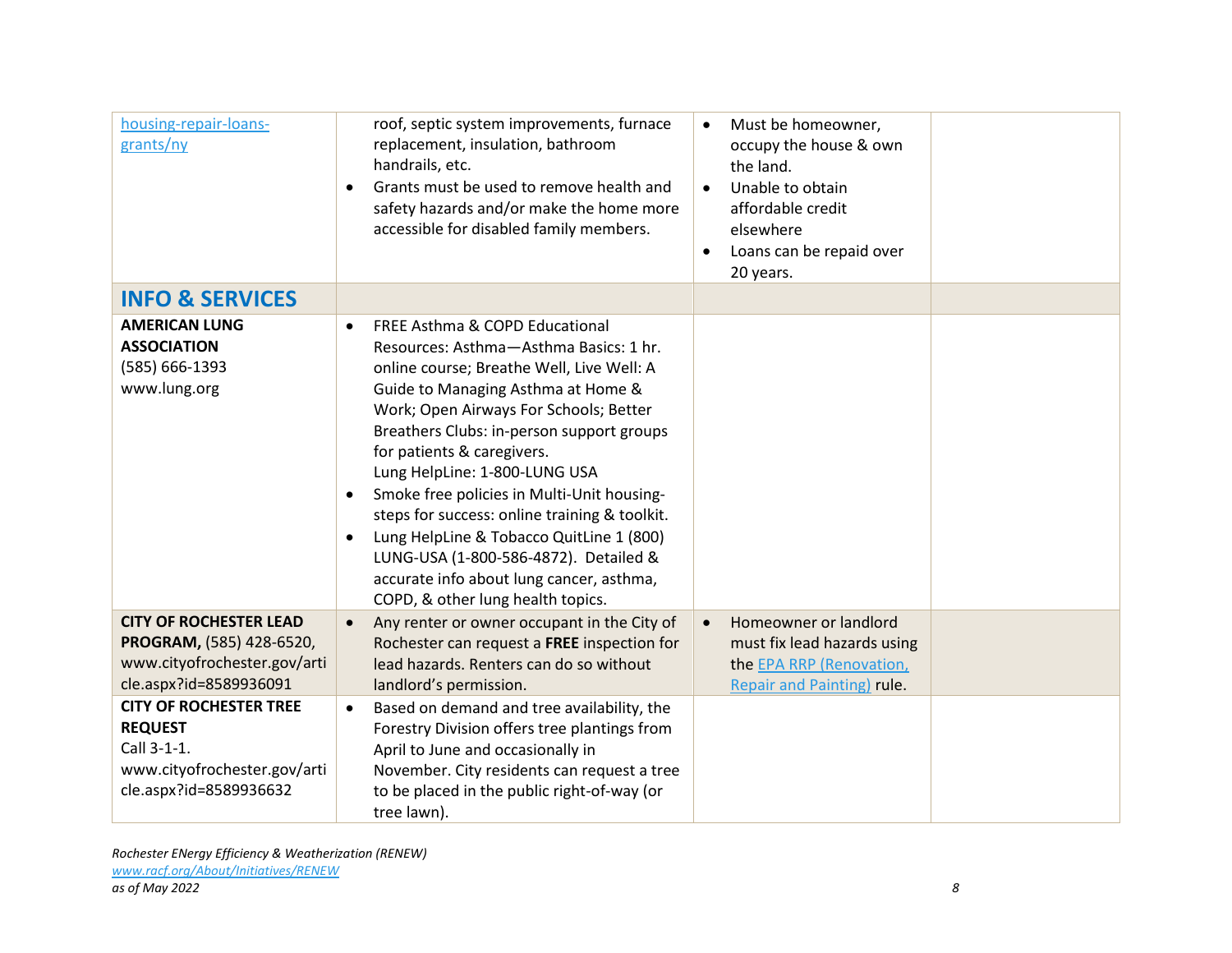| <b>COALITION TO PREVENT</b><br><b>LEAD POISONING,</b><br>www.theleadcoalition.org,<br>(585) 224-3125                                                                                                                     | Outreach & education to parents,<br>$\bullet$<br>educators, contractors, RRP classes, elected<br>officials, etc.<br>Advocates for best practices and policy<br>implementation to prevent lead poisoning.<br><b>FREE</b> educational materials incl. Lead<br>$\bullet$<br>Awareness for Parents DVD, Healthy Homes,<br>Healthy Families Resource Guide, and Lead<br>Poisoning Prevention Brochures in 8<br>languages.<br>Schedule a ZOOM presentation on lead<br>$\bullet$<br>paint hazard prevention.                |
|--------------------------------------------------------------------------------------------------------------------------------------------------------------------------------------------------------------------------|----------------------------------------------------------------------------------------------------------------------------------------------------------------------------------------------------------------------------------------------------------------------------------------------------------------------------------------------------------------------------------------------------------------------------------------------------------------------------------------------------------------------|
| <b>CONSUMER CREDIT</b><br><b>COUNSELING SERVICE (CCCS)</b><br>OF ROCHESTER<br>(585) 546-3440<br>1050 University Ave, Ste. A,<br>Rochester, NY 14607<br>www.cccsofrochester.org/for<br>eclosure-prevention-<br>counseling | FREE Foreclosure Prevention Counseling. If<br>$\bullet$<br>you mortgage is delinquent, take action.<br>Credit Counseling: Help Create Budget,<br>$\bullet$<br>Review Credit Report, Student Loan<br>Counseling; First Time Home Buyer<br>Counseling, Reverse Mortgage Counseling;<br><b>Bankruptcy Counseling</b><br>Workshop topics include First Homebuyer<br>Education, Budgeting and Understanding<br>Your Credit, Post Bankruptcy, Exploring<br>Homeownership                                                   |
| <b>CP ROCHESTER Accessible</b><br>Home Renovations, (585)<br>334-6000 x1223,<br>www.cprochester.org/enviro<br>nmental2.asp                                                                                               | Provides solutions for individuals with<br>$\bullet$<br>physical disabilities who wish to live<br>independently in their homes.<br>Certified Aging-in-Place Specialists work to<br>$\bullet$<br>assist individuals in identifying, locating, &<br>acquiring necessary adaptations to the<br>home.<br>Renovations & modifications built to spec by<br>$\bullet$<br>CP Rochester's approved contractor teams.<br>Adaptive solutions include: overhead lifts,<br>$\bullet$<br>carrying systems, bathroom modifications, |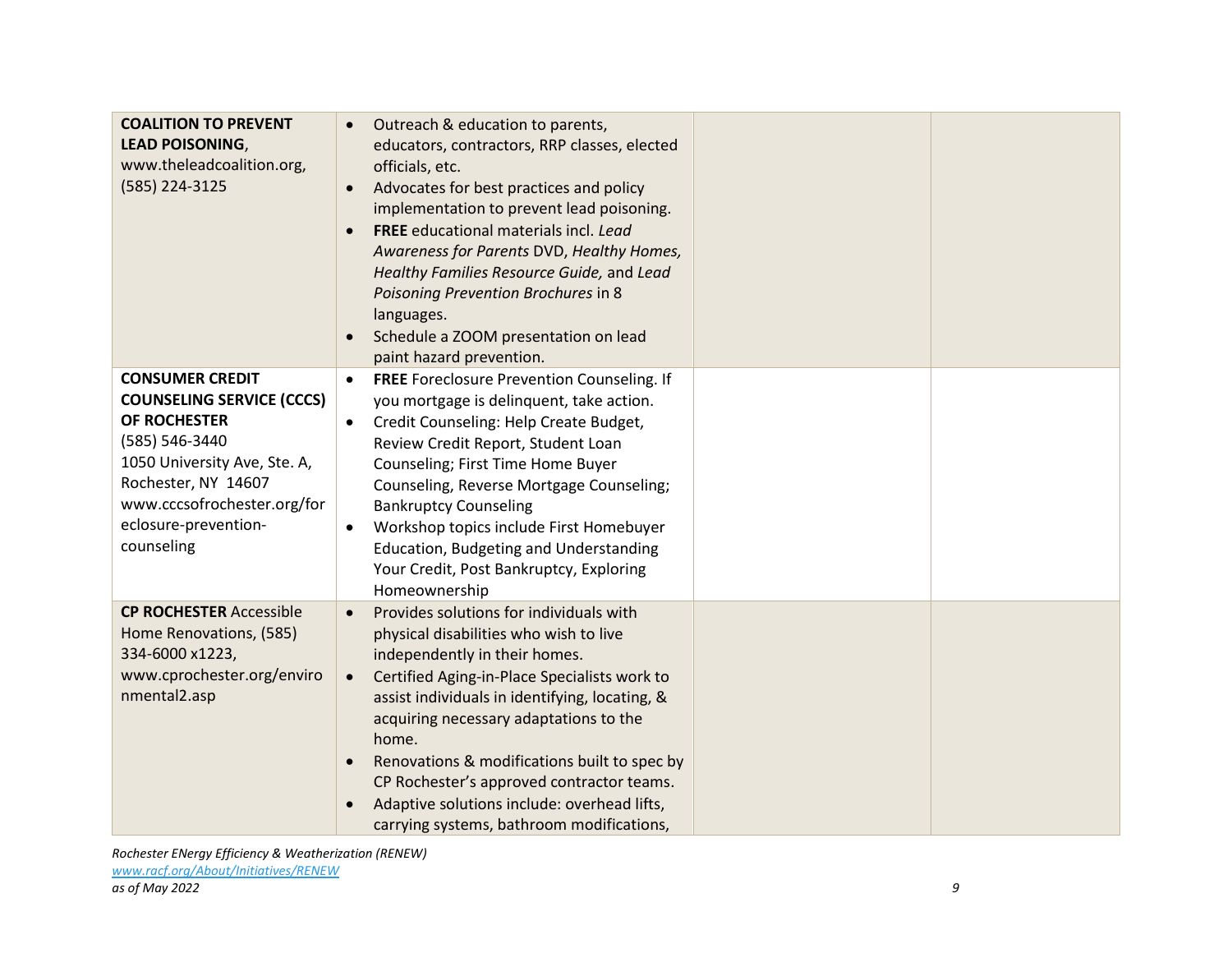|                                                                                                                                                                                                                 | vertical lifts, exterior ramps, ramping<br>sidewalks, door widening, van<br>modifications, & relocation of bathroom or<br>bedroom to ground floor.                                                                                                                                                                                                                                                                                                                                                                                                                             |                                                                                                                                                                                                                                                                                                                      |
|-----------------------------------------------------------------------------------------------------------------------------------------------------------------------------------------------------------------|--------------------------------------------------------------------------------------------------------------------------------------------------------------------------------------------------------------------------------------------------------------------------------------------------------------------------------------------------------------------------------------------------------------------------------------------------------------------------------------------------------------------------------------------------------------------------------|----------------------------------------------------------------------------------------------------------------------------------------------------------------------------------------------------------------------------------------------------------------------------------------------------------------------|
| <b>EPA RRP (RENOVATION,</b><br><b>REPAIR, and PAINTING)</b><br>CLASSES, (585) 206-7642<br>https://www.ilr.cornell.edu/<br>programs/professional-<br>education/sh500/lead-<br>renovation-repair-and-<br>painting | EPA Renovation, Repair and Painting rule<br>$\bullet$<br>(RRP) affects anyone paid to perform work<br>that disturbs paint in housing and child-<br>occupied facilities built before 1978.<br>Includes: residential rental property<br>owners/managers, general contractors,<br>maintenance personnel & trade contractors<br>including: HVAC, painters, plumbers,<br>carpenters, & electricians.                                                                                                                                                                                | Currently, there are<br>no free local<br>trainings, but ZOOM<br>classes are<br>available.<br>Visit the EPA's<br>$\bullet$<br>website for more<br>info on the RRP Rule<br>or to find a training<br>provider in your<br>area:<br>https://www.epa.go<br>v/lead/lead-<br>renovation-repair-<br>and-painting-<br>program. |
| <b>FINGER LAKES CHILDREN'S</b><br><b>ENVIRONMENTAL HEALTH</b><br><b>CENTER, URMC,</b><br>(585) 275-3638<br>www.urmc.rochester.edu/chi<br>Idrens-hospital/children-s-<br>environmental-health.aspx               | FLCEHC's mission is to prevent, diagnose, &<br>treat environmentally related conditions for<br>families in a 15-country region.<br>Environmental health hazards include<br>$\bullet$<br>physical hazards & toxic substances that<br>may enter a child's body through air, food,<br>or water.<br>We provide information concerning<br>$\bullet$<br>environmental exposure information for<br>women who are pregnant, breast feeding,<br>or considering pregnancy.<br>Experienced health care providers will<br>answer your questions and provide<br>assistance and information. |                                                                                                                                                                                                                                                                                                                      |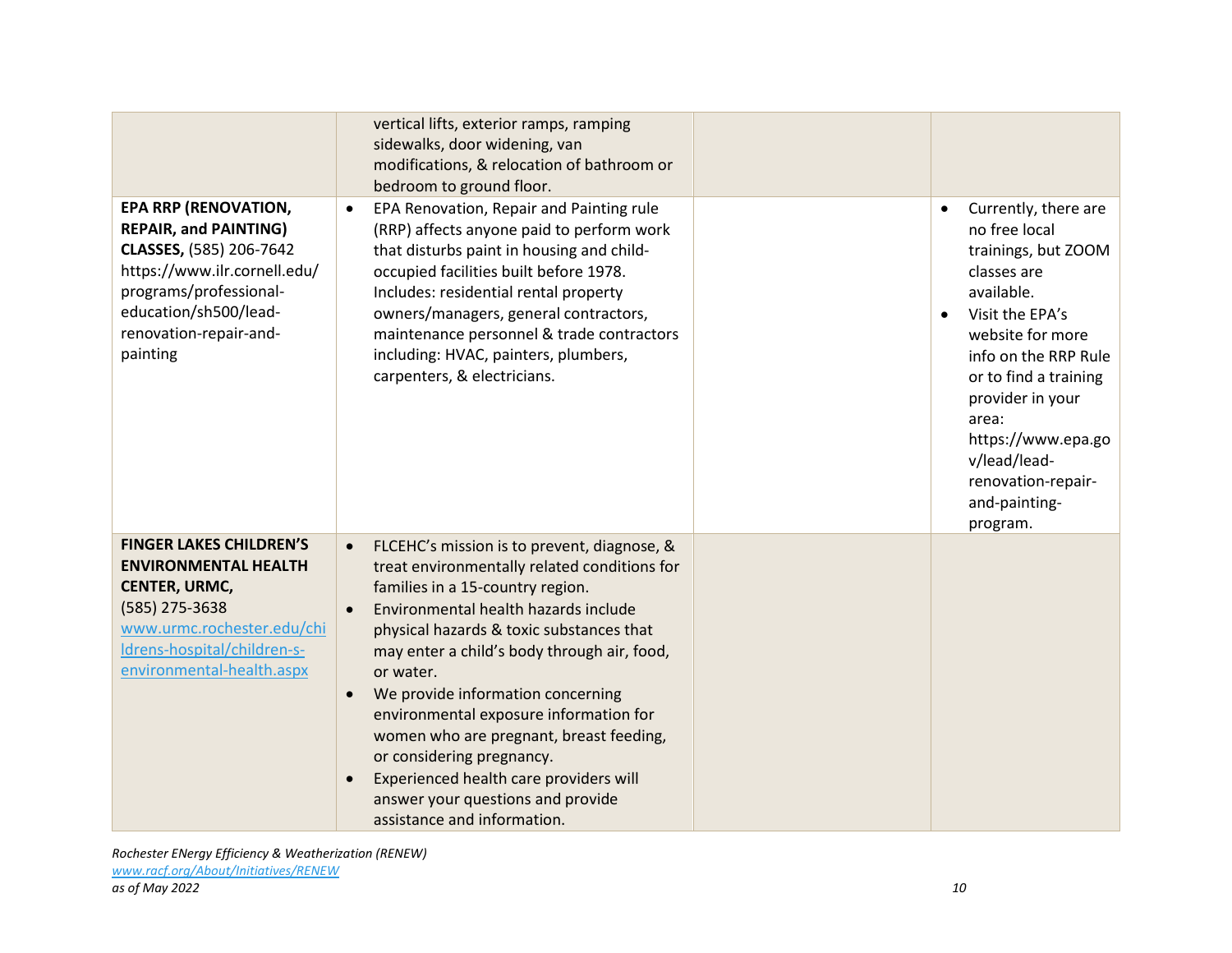| <b>HEAT SMART MONROE,</b><br>(585) 461-1023<br>www.climategfl.org/heatsma<br>rt-monroe                                                                                                                      | Campaign to educate, encourage, and<br>$\bullet$<br>incentivize home and building owners to<br>transition from gas and oil heating systems<br>to cleaner, greener high-efficiency electric<br>heat pump systems.<br>Energy advisors provide free information<br>$\bullet$<br>and assistance to help consumers navigate<br>the range of financial incentives available to<br>ease transition to heat pumps.<br><b>HeatSmart Monroe and Sustainable Homes</b><br>$\bullet$<br>Rochester teams can answer questions and<br>provide connections to relevant resources. |                                                                      |                                                                                                                                                                                                                                  |
|-------------------------------------------------------------------------------------------------------------------------------------------------------------------------------------------------------------|--------------------------------------------------------------------------------------------------------------------------------------------------------------------------------------------------------------------------------------------------------------------------------------------------------------------------------------------------------------------------------------------------------------------------------------------------------------------------------------------------------------------------------------------------------------------|----------------------------------------------------------------------|----------------------------------------------------------------------------------------------------------------------------------------------------------------------------------------------------------------------------------|
| <b>HOME ENERGY ASSISTANCE</b><br>PROGRAM (HEAP) AND EAP,<br>Monroe County Dept of<br>Human Services,<br>111 Westfall Road<br>Rochester, NY 14620<br>(585) 753-6477<br>http://otda.ny.gov/programs<br>/heap/ | REGULAR BENEFIT: Assists income eligible<br>$\bullet$<br>households in paying for energy costs,<br>repairs and weatherization.<br>COOLING BENEFIT: Only one air conditioner<br>$\bullet$<br>or fan, not exceed \$800 with installation,<br>per applicant household. There is no medical<br>requirement this season.<br><b>EMERGENCY BENEFIT: assists qualifying low-</b><br>$\bullet$<br>income New Yorkers who are facing a heat<br>or heat related energy emergency and do<br>not have resources above the established<br>limits.                                |                                                                      | All programs close<br>when funds are<br>exhausted.<br>Eligible households<br>can receive one-<br>time benefit<br>depending upon<br>eligibility<br>requirements.<br>A third Emergency<br><b>HEAP</b> benefit is<br>available now. |
| <b>HOME FIREARMS SAFETY</b><br><b>COURSE</b><br>Meloni STAR Academy, 750<br>E. Henrietta Rd, Roch., NY<br>(585) 753-4712,<br>https://www.monroecounty.<br>gov/comserv-hfasafety                             | Monroe County Sheriff's Office teaches a<br>$\bullet$<br>four-hour class on home firearms safety.<br>Must be a resident of Monroe County.<br>$\bullet$<br>Ages 10 years old and up.<br>$\bullet$                                                                                                                                                                                                                                                                                                                                                                   |                                                                      | <b>GUN SAFETY TIPS</b><br>$\bullet$<br><b>FROM THE CITY OF</b><br><b>ROCHESTER:</b><br>https://www.cityofr<br>ochester.gov/article<br>.aspx?id=85899462<br>70                                                                    |
| <b>HOUSING COUNCIL AT</b><br>PATHSTONE, 75 College Ave.,<br>Rochester, NY (585) 546-                                                                                                                        | <b>HUD Approved Housing Counseling Agency</b><br>$\bullet$<br>Free landlord & tenant education,<br>$\bullet$<br>foreclosure prevention, pre-purchase &                                                                                                                                                                                                                                                                                                                                                                                                             | See individual programs for<br>$\bullet$<br>eligibility requirements |                                                                                                                                                                                                                                  |

*Rochester ENergy Efficiency & Weatherization (RENEW) [www.racf.org/About/Initiatives/RENEW](http://www.racf.org/About/Initiatives/RENEW)*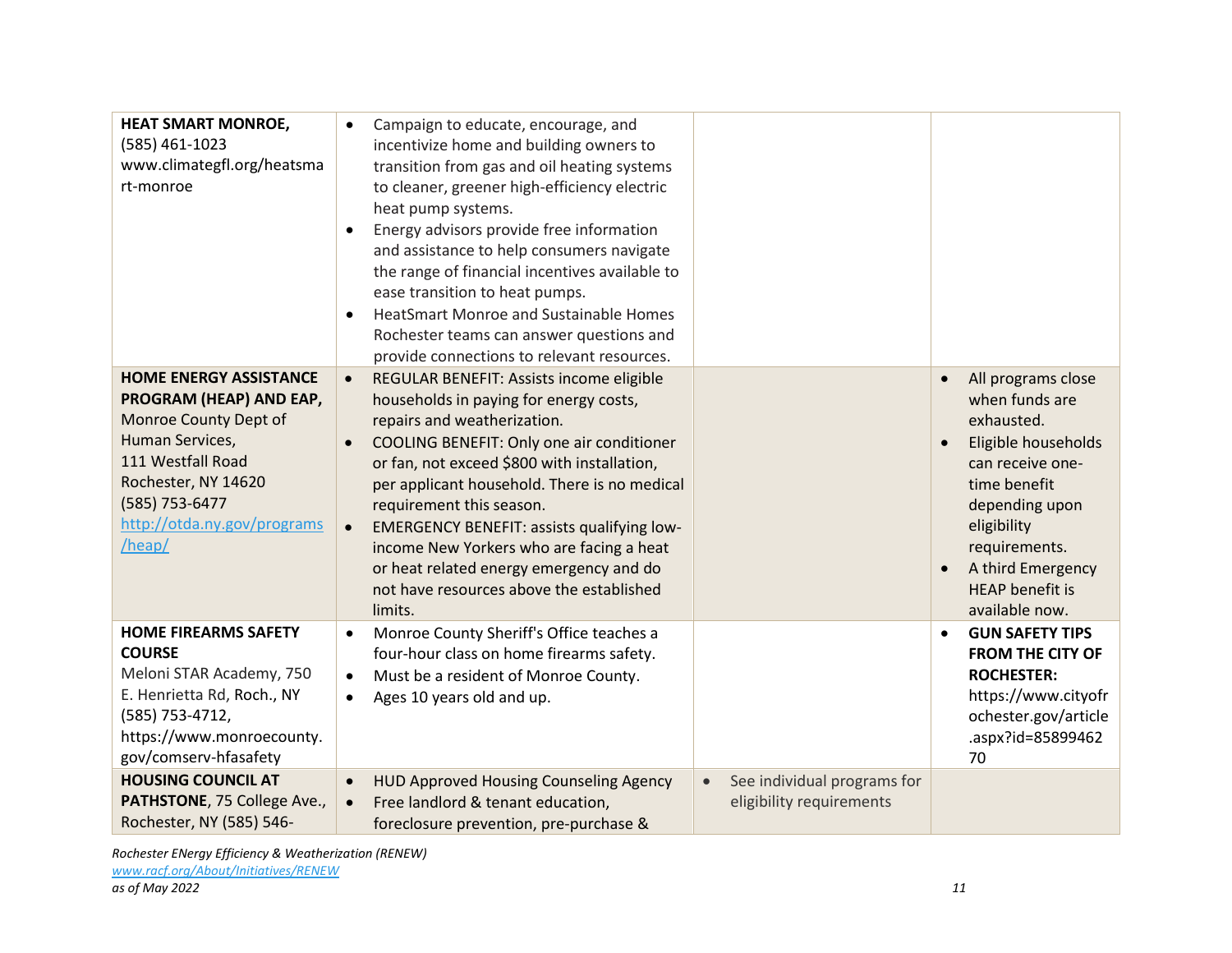| 3700,<br>www.thehousingcouncil.org                                                                                                                                     | post-purchase counseling, fair housing<br>education, Housing/Landlord Hotline.<br>Property mgmt. tools & strategies to<br>$\bullet$<br>landlords to enhance business skills,<br>familiarization w/ rights & responsibilities.<br>Resources for tenants & homeowners.<br>$\bullet$                                                                                                                                                                                                                           | and/or any specific<br>limitations.<br>No cost to low cost.<br>$\bullet$                                |                                                                            |
|------------------------------------------------------------------------------------------------------------------------------------------------------------------------|-------------------------------------------------------------------------------------------------------------------------------------------------------------------------------------------------------------------------------------------------------------------------------------------------------------------------------------------------------------------------------------------------------------------------------------------------------------------------------------------------------------|---------------------------------------------------------------------------------------------------------|----------------------------------------------------------------------------|
| <b>INJURY FREE COALITION FOR</b><br>KIDS, www.injuryfree.org<br>(585) 273-4238<br>THE LEGAL AID SOCIETY,                                                               | Address & implement injury prevention<br>$\bullet$<br>activities through edu. & outreach: Child<br>Passenger Safety, Home Safety, Pedestrian<br>Safety, Bike Safety & helmets, Safe Sleep,<br>Poison Prevention, etc.<br>Housing and Consumer Law Unit works to<br>$\bullet$                                                                                                                                                                                                                                | Unintentional injury is<br>$\bullet$<br>leading cause of death in<br>children under age 18.             |                                                                            |
| (585) 232-4090<br>www.lasroc.org/housing-<br>and-consumer-law                                                                                                          | provide a broad range of legal services<br>aimed at the protection of clients' homes<br>and incomes.                                                                                                                                                                                                                                                                                                                                                                                                        |                                                                                                         |                                                                            |
| LIFESPAN, Home<br><b>Modification Programs,</b><br>900 Clinton Ave S, Rochester,<br>NY 14618,<br>(585) 244-8400 x151,<br>www.lifespan-<br>roch.org/safety-protection   | Home Safe Home program provides general<br>$\bullet$<br>home safety review geared toward fall<br>prevention.<br>"Safety and Security for Seniors"<br>$\bullet$<br>Minor home modifications include<br>$\bullet$<br>bathroom grab bars, smoke detectors, hand<br>rails for stairs, door grips, raised toilet seats,<br>tub transfer benches, bathtub seats.<br>Homeowners may qualify for free services<br>$\bullet$<br>and/or hire LIFESPAN to make modifications<br>paying cost of supplies & nominal fee. | Income based.<br>$\bullet$<br>Service is donation and<br>$\bullet$<br>income based in Monroe<br>County. | No plumbing,<br>$\bullet$<br>electrical, ramps, or<br>general contracting. |
| <b>MONROE COUNTY</b><br><b>DEPARTMENT OF HUMAN</b><br><b>SERVICES COVID-19</b><br><b>INFORMATION</b><br>Call 2-1-1<br>https://www.monroecounty.<br>gov/health-COVID-19 | Questions about rent, food, utilities, cash<br>$\bullet$<br>assistance, health insurance, childcare, child<br>support, mental health or substance abuse,<br>public assistance, emergency assistance,<br>temporary housing, SNAP benefits, free or<br>reduced meals, etc.                                                                                                                                                                                                                                    |                                                                                                         |                                                                            |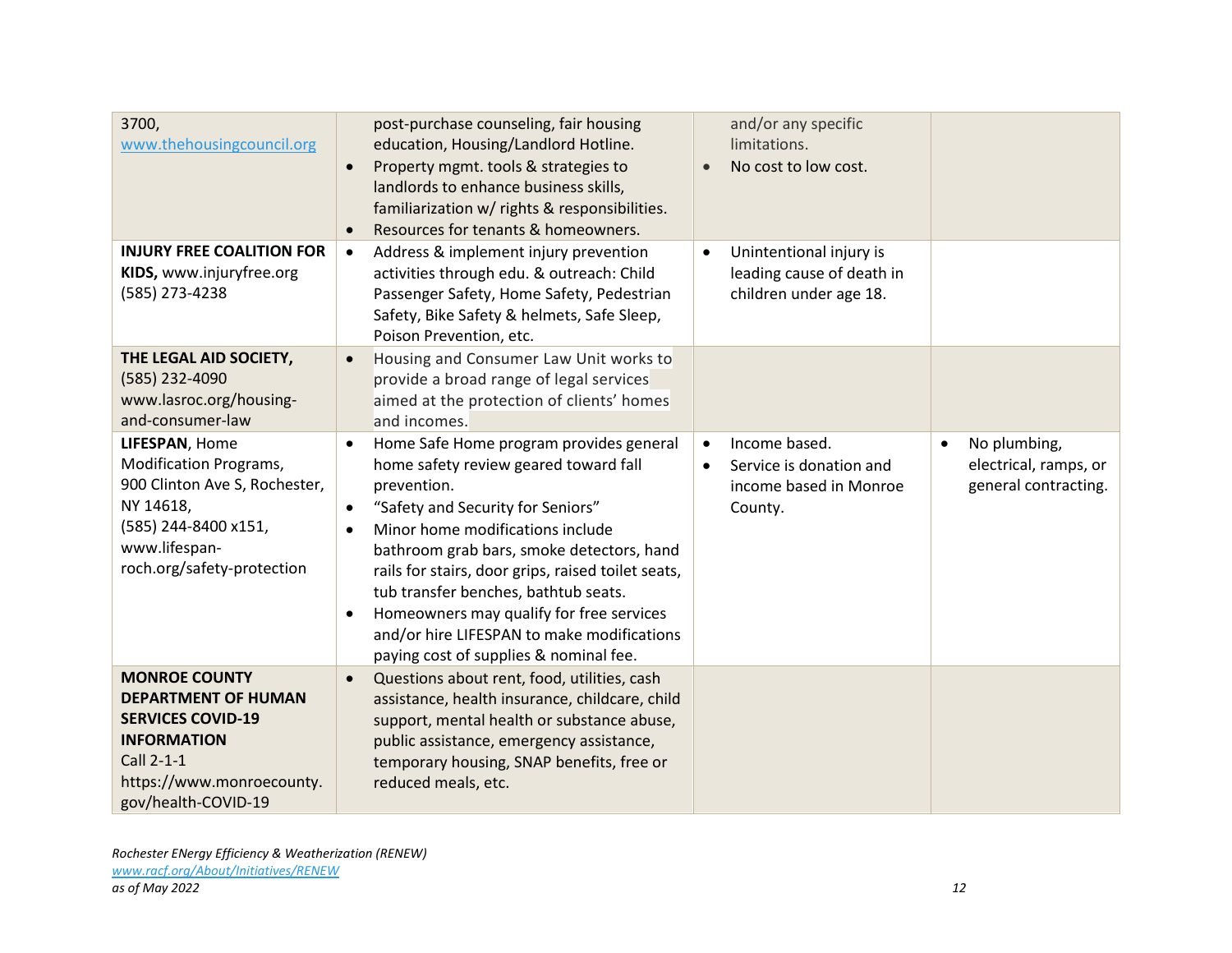| <b>MONROE COUNTY HEALTHY</b><br>NEIGHBORHOOD PROGRAM,<br>(585) 753-5073<br>https://www.monroecounty.<br>gov/eh-hnp                                                                                                         | Program staff conduct a home visit and<br>discuss Healthy Home strategies with<br>participants.<br>Giveaways may include cleaning supplies,<br>CO and smoke detectors, fire extinguishers,<br>& educational materials.                                                                                                                                                                                                                                                      | 14605, 14608,<br>14609, 14611,<br>14621 zip codes<br><b>ONLY</b>                                                                                                                                                   |
|----------------------------------------------------------------------------------------------------------------------------------------------------------------------------------------------------------------------------|-----------------------------------------------------------------------------------------------------------------------------------------------------------------------------------------------------------------------------------------------------------------------------------------------------------------------------------------------------------------------------------------------------------------------------------------------------------------------------|--------------------------------------------------------------------------------------------------------------------------------------------------------------------------------------------------------------------|
| <b>MONROE COUNTY DEPT. OF</b><br><b>PUBLIC HEALTH</b><br><b>LEAD POISONING PRIMARY</b><br>PREVENTION PROGRAM,<br>(585) 753-5087                                                                                            | Pregnant women & families with infants<br>under 1 year of age<br>Program staff conduct home visit and<br>discuss Healthy Home strategies with<br>participants.<br>Complete Lead Paint Hazard Inspection.<br>$\bullet$                                                                                                                                                                                                                                                       | Homeowner or<br>$\bullet$<br>landlord must fix<br>identified lead<br>hazards using lead<br>safe work practices.                                                                                                    |
| <b>MONROE COUNTY DEPT. OF</b><br><b>PUBLIC HEALTH</b><br><b>LEAD POISONING</b><br>PREVENTION PROGRAM,<br>https://www.monroecounty.<br>gov/eh-leadpoisoning<br>(585) 753-5087                                               | Program staff will contact families of<br>Monroe Co. children with blood lead levels<br>of >=5 ug/dL and conduct full environmental<br>investigation to identify & remediate lead<br>hazards.<br>Homeowners may receive plastic sheeting,<br>$\bullet$<br>paint primer, free RRP training (required),<br>loan of Monroe County owned HEPA<br>vacuum.                                                                                                                        | Homeowner or<br>$\bullet$<br>landlord must fix<br>identified lead<br>hazards using lead<br>safe work practices.<br>Ongoing case<br>$\bullet$<br>management by<br>staff nurse until<br>acceptable BLLS<br>achieved. |
| <b>MONROE COUNTY OFFICE</b><br>FOR THE AGING,<br>Monroe Comm. Hospital, 435<br>E. Henrietta Rd, 3rd floor W,<br>Rochester, NY 14620, (585)<br>753-6280<br>www.monroecounty.gov/agi<br>ng, email:<br>MCOFA@monroecounty.gov | Resources to help elders age in place<br>including wellness, entertainment, legal<br>services, grief counseling, caregivers,<br>education, preventing elder abuse, religious<br>activities, etc.<br>Senior Ctrs with "Grab n Go" Boxed Meals.<br>$\bullet$<br>Resources and Activities to combat Social<br>$\bullet$<br>Isolation.<br>Contact NY Connects/Lifespan at (585) 325-<br>2800 or (585) 244-8400 is a free info. &<br>assistance service available to individuals |                                                                                                                                                                                                                    |

*Rochester ENergy Efficiency & Weatherization (RENEW) [www.racf.org/About/Initiatives/RENEW](http://www.racf.org/About/Initiatives/RENEW) as of May 2022 13*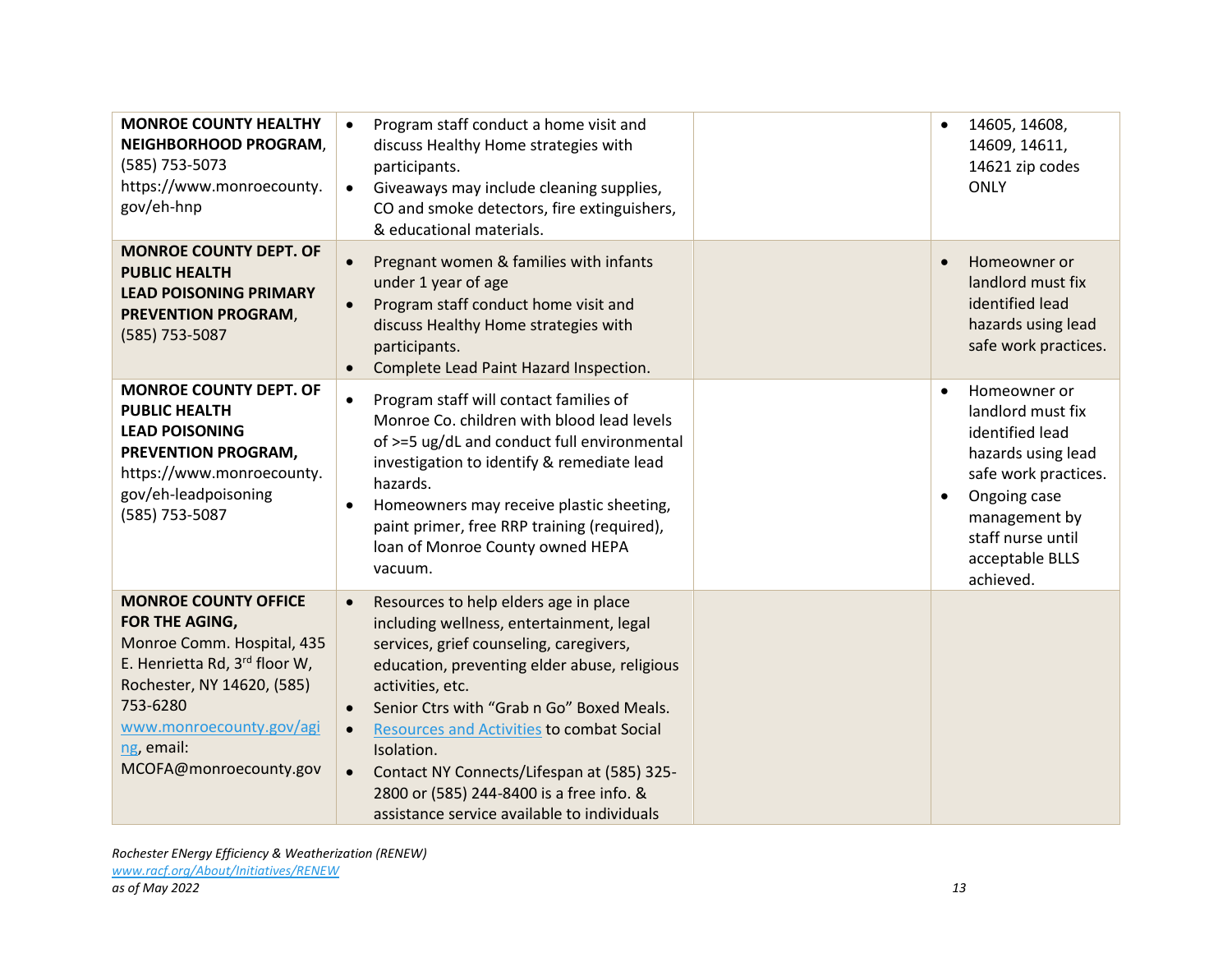|                                                                                                                                   | and their families. Free translation services<br>are available for individuals who do not<br>speak English as a primary language or are<br>Deaf and utilize American Sign Language.<br>Advisors are experienced social workers<br>who provide information, guidance, and<br>referral on an array of topics including<br>housing, chore services, personal care, and<br>transportation. |                                                                                                                                                                  |  |
|-----------------------------------------------------------------------------------------------------------------------------------|----------------------------------------------------------------------------------------------------------------------------------------------------------------------------------------------------------------------------------------------------------------------------------------------------------------------------------------------------------------------------------------|------------------------------------------------------------------------------------------------------------------------------------------------------------------|--|
| <b>NURSE FAMILY</b><br><b>PARTNERSHIP, (585) 753-</b><br>BABY (753-2229),<br>https://www.monroecounty.<br>gov/health-maternal-NFP | FREE Nurses visit on weekly/biweekly basis<br>beginning early in pregnancy until child is<br>two years old.<br>Monroe County resident<br>$\bullet$<br>Eligibility criteria for this FREE program<br>$\bullet$<br>requires that mother is preparing to parent<br>first baby, not more than 28 weeks<br>gestation, and low-income based on federal<br>poverty guidelines.                | Program results include:<br>$\bullet$<br>56% reduction in<br>emergency room visits for<br>accidents and poisonings in<br>the second year of the<br>child's life. |  |
| <b>RG&amp;E LOW INCOME AND</b><br><b>ADVOCACY, Customer</b><br>Service: 1 (800)-743-2110<br>https://bit.ly/2txi1uG                | RG&E has many services designed to meet<br>the variety of needs of its customers<br>including Energy Assistance Program,<br>Project SHARE Heating Fund, Third Party<br>Notification, Quarterly Billing for Senior<br>Citizens, Large Print Bills, Braille Bills, Special<br>Coding for Seniors, and Payment<br>Arrangements.                                                           |                                                                                                                                                                  |  |
| <b>ROCHESTER FINANCIAL</b><br><b>EMPOWERMENT CENTER</b><br>www.rochesterFEC.org (585)<br>252-7110                                 | FREE professional, one-on-one financial<br>$\bullet$<br>counseling to area residents.<br>Get help with building savings, paying down<br>$\bullet$<br>debt & budgeting tools, opening bank<br>accounts, establishing & building credit,<br>foreclosure prevention.                                                                                                                      | No income eligibility<br>Open to everyone<br>Counseling and<br>conversations are<br>confidential.                                                                |  |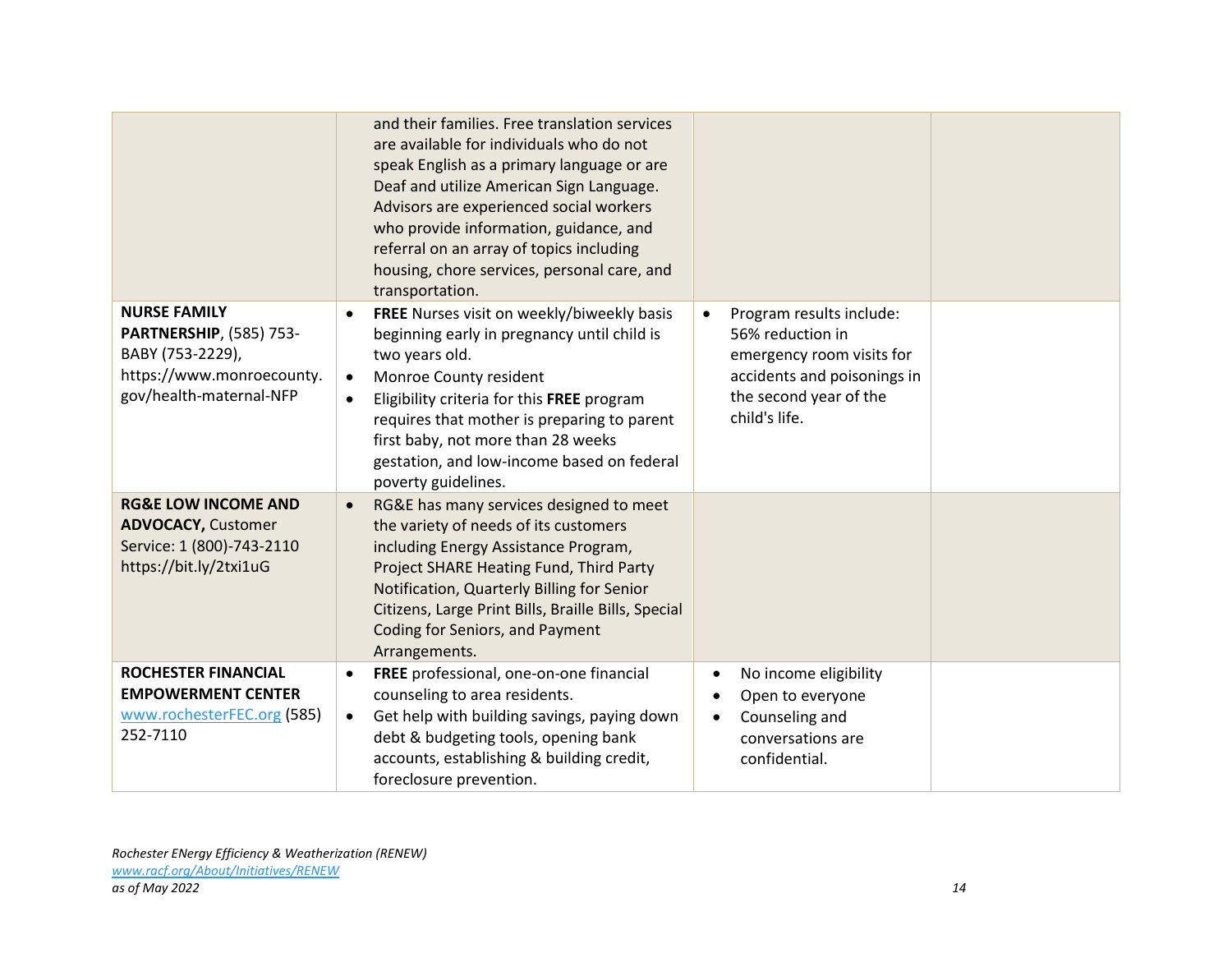|                                                                                                                                                                               | Counselors trained & certified by the<br><b>National Foundation for Credit</b><br>Counseling.<br>Interpreters upon request.<br>$\bullet$<br>Call or go online to schedule an appt.<br>$\bullet$                                                                                                                                                                                                                                                                                                                                                          |                                                                                                                                                                                                                                                                                                                                           |                                                                                              |
|-------------------------------------------------------------------------------------------------------------------------------------------------------------------------------|----------------------------------------------------------------------------------------------------------------------------------------------------------------------------------------------------------------------------------------------------------------------------------------------------------------------------------------------------------------------------------------------------------------------------------------------------------------------------------------------------------------------------------------------------------|-------------------------------------------------------------------------------------------------------------------------------------------------------------------------------------------------------------------------------------------------------------------------------------------------------------------------------------------|----------------------------------------------------------------------------------------------|
| <b>ROCHESTER REFUGEE</b><br><b>RESETTLEMENT SERVICES,</b><br>393 Lexington Ave., (585)<br>319-3134<br>www.rochesterrefugeeservic<br>es.org/housing-<br>programs/healthy-home/ | "Keeping Families Safe & Healthy: A Guide<br>$\bullet$<br>to Your New Home" in available in six<br>languages: English, Spanish, Somali, Swahili,<br>Nepali, and Karen.<br>"Keeping a clean, safe home is one way to<br>help protect your family's health and reduce<br>stress, allergy and asthma triggers, and the<br>spread of germs. This guide will help new<br>citizens learning about their new homes<br>avoid simple mistakes that might cause big<br>problems."<br>FREE AND DOWNLOADABLE Healthy Home<br>$\bullet$<br>coloring book for children | While this book will help all<br>$\bullet$<br>new residents and first-<br>time renters, it is designed<br>specifically for new<br>immigrants and refugees.<br>Landlords, property<br>owners and support orgs.<br>may find it useful to better<br>understand challenges<br>faced by refugees and<br>immigrants when arriving<br>in the US. |                                                                                              |
| <b>SEAC TOOL SHED</b><br>1255 University Ave, CO10,<br>Rochester NY 14607<br>(585) 210-9140<br>www.seacrochester.org/tool-<br>shed/                                           | Provide accessibility to tools for residents,<br>$\bullet$<br>businesses, or orgs. in Greater<br>Rochester area for small annual fee (\$25 per<br>year for the basic level).<br>Open to community groups doing Clean<br>$\bullet$<br>Sweeps, neighborhood beautification<br>projects, etc.<br>Open to low-income homeowners wanting<br>$\bullet$<br>to complete home repairs.<br>Open to independent contractors looking to<br>$\bullet$<br>earn income and hone skills.                                                                                 |                                                                                                                                                                                                                                                                                                                                           | $\bullet$                                                                                    |
| <b>SMOKE DETECTORS AND</b><br><b>CARBON MONOXIDE</b><br><b>DETECTORS</b><br>Call 3-1-1                                                                                        | Rochester Fire Department will visit any city<br>$\bullet$<br>home to ensure smoke or carbon monoxide<br>detectors are correctly installed & in<br>working order and/or install pre-purchased<br>detectors upon request.                                                                                                                                                                                                                                                                                                                                 |                                                                                                                                                                                                                                                                                                                                           | Responsibility of<br>$\bullet$<br>property owner,<br>incl. landlords, to<br>ensure detectors |

*Rochester ENergy Efficiency & Weatherization (RENEW) [www.racf.org/About/Initiatives/RENEW](http://www.racf.org/About/Initiatives/RENEW)*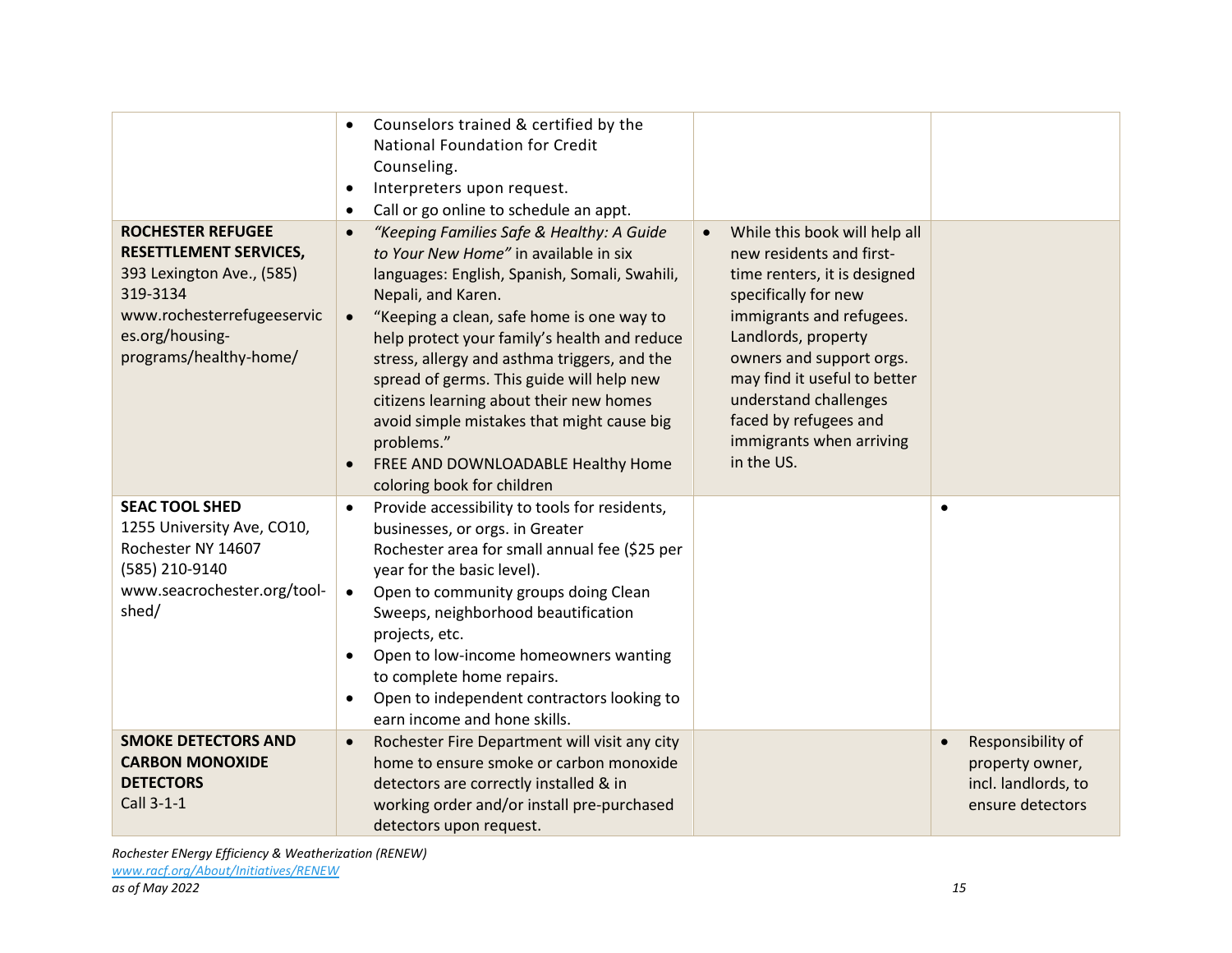| www.cityofrochester.gov/det<br>ectors/                                                                                                     | Limited number of smoke and carbon<br>$\bullet$<br>monoxide detectors for low-income<br>homeowners and in emergencies.<br>SilentCall Smoke Detectors available for the<br>$\bullet$<br>hearing-impaired community. For info and<br>qualifications, call (585) 428-1362 or TTY<br>(585) 428-7600.                                                                                                                                                                                                                                                                                                      | are in place and<br>functional.<br><b>ALL</b> smoke<br>$\bullet$<br>detectors and<br>carbon monoxide<br>detectors have an<br>exp. date. Check<br>date on back or<br>inside cover. Older<br>than 10 years?<br>Replace it! |
|--------------------------------------------------------------------------------------------------------------------------------------------|-------------------------------------------------------------------------------------------------------------------------------------------------------------------------------------------------------------------------------------------------------------------------------------------------------------------------------------------------------------------------------------------------------------------------------------------------------------------------------------------------------------------------------------------------------------------------------------------------------|--------------------------------------------------------------------------------------------------------------------------------------------------------------------------------------------------------------------------|
| <b>SUSTAINABLE HOMES</b><br><b>ROCHESTER (SHR)</b><br>(585) 546-3700, ext. 3003<br>www.cityofrochester.gov/arti<br>cle.aspx?id=21474839140 | SHR is a FREE community education and<br>$\bullet$<br>outreach campaign to encourage installation<br>of clean heating and cooling (CH&C)<br>technologies and improve home energy<br>efficiency.<br>CH&C technologies include air source heat<br>$\bullet$<br>pumps, heat pump water heaters and<br>ground source heat pumps.<br>Sign up for a free, no obligation home<br>$\bullet$<br>energy assessment, from a NYSERDA vetted<br>contractor.<br>Learn about NYSERDA and Utility incentives<br>$\bullet$<br>for energy efficiency and heat pumps that<br>can save you money on home<br>improvements. | Homeowners or<br>$\bullet$<br>renters in buildings<br>with 1-4 units.<br>Renters must work<br>with their landlord<br>to get work done.<br>Incentives are based<br>on renter's income.                                    |
| <b>IN-KIND</b>                                                                                                                             |                                                                                                                                                                                                                                                                                                                                                                                                                                                                                                                                                                                                       |                                                                                                                                                                                                                          |
| <b>FLOWER CITY HABITAT FOR</b><br><b>HUMANITY</b> (585) 546-1470,<br>755 Culver Rd., Rochester, NY<br>14609<br>www.rochesterhabitat.org/   | Habitat homes purchased through no-profit<br>$\bullet$<br>mortgage held by Flower City Habitat for<br>Humanity.<br>Selection of homebuyers based on family's<br>$\bullet$<br>need for decent affordable shelter, ability to                                                                                                                                                                                                                                                                                                                                                                           |                                                                                                                                                                                                                          |